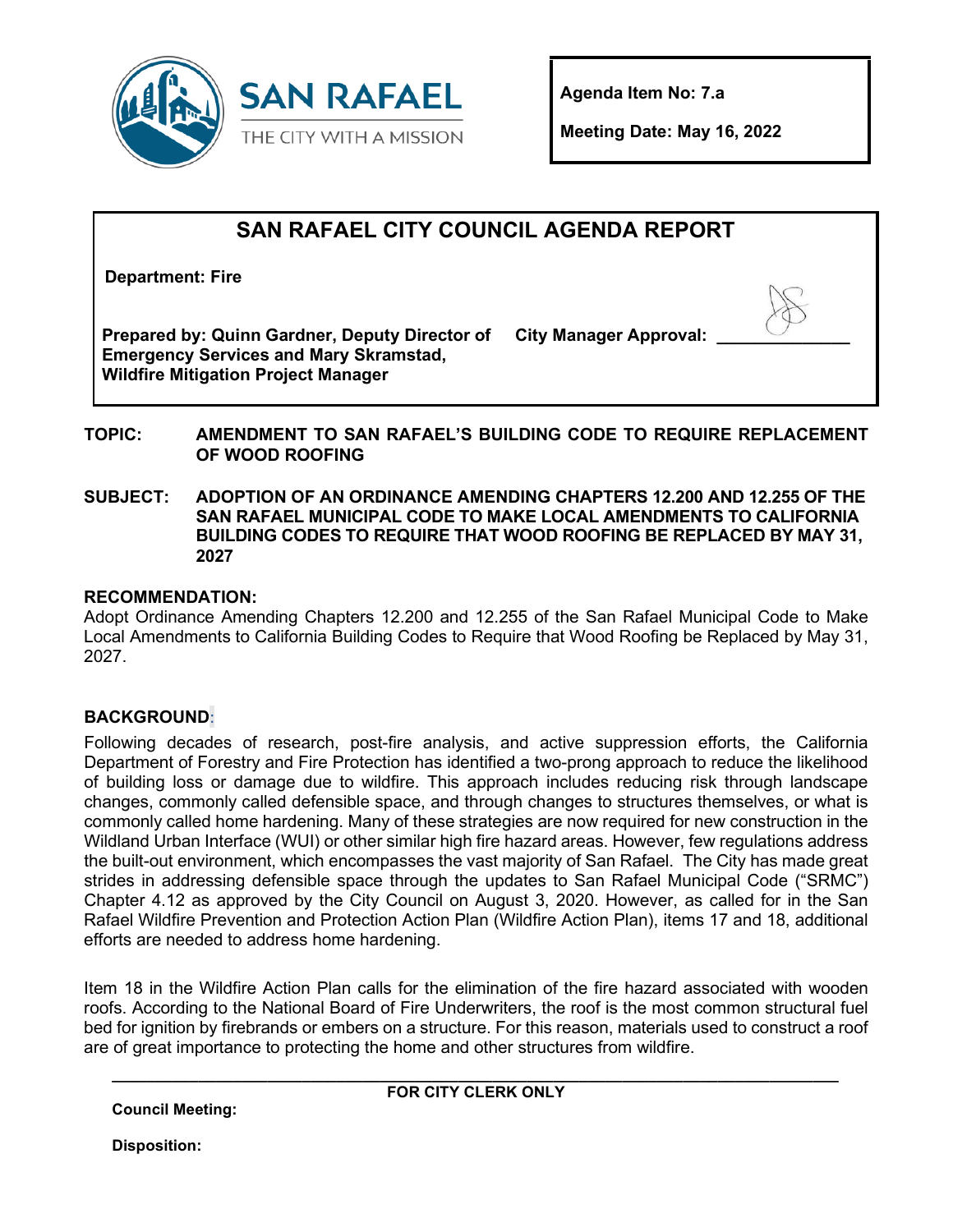Wooden shingle roofs were identified as the main factor that made fire worse in the official reports of the 1923 Berkeley Fire (National Board of Fire Underwriters 1923; Wilson 1962; Office of the City Manager 1991) and the 1961 Bel-Aire fire; the National Fire Protection Association (NFPA) report of the 1961 Bel-Aire Fire was entitled 'Devil wind and wood shingles' (Wilson 1962).

Wood roofs pose a hazard to the structure itself, but also to nearby structures and firefighters. Burning wood roofing material can peel off, become firebrands, and be carried into additional receptive fuel beds, such as other combustible roofs and flammable vegetation in the surrounding landscape, further exacerbating the spread of wildfire. Firebrands consisting of burning wood roof covering have been a major contributing factor to numerous fires such as the 1923 Berkeley Fire. In the 1961 Bel-Air Fire, the aero-dynamic firebrands made of wooden roof shingles became long range fire starters when they were carried by the upper strata of the Santa Ana winds. New fires were ignited in the brush and among structures at great distances, at times spanning two or three canyons (Wilson 1962).

As a result of the increased risk, the State of California banned the use of wood roofs for new construction in 2001. However, to date, no state legislation has required the replacement of existing wood roofs. Some [cities pre-empted state action](https://www.ocgrandjury.org/pdfs/woodroofs.pdf) by banning wood roofs for both new construction and reroofs; City of Los Angeles, Santa Barbara County, City of Santa Barbara, Carlsbad, Del Mar, El Cajon, and Vista. In 2008, the City Council in Big Bear Lake, a community of 5,200 in San Bernardino County, passed an ordinance declaring wood roofs "a severe fire hazard and danger" and ordered property owners to replace them by 2012.

Recent fires have demonstrated the importance of roofing material and other home hardening strategies. For example, in the 2019 Camp Fire, about 51 percent of the 350 single-family homes built after 2008 in the path of the fire were undamaged, according to an analysis of Cal Fire data and Butte County property records. By contrast, only 18 percent of the 12,100 homes built prior to 2008 escaped damage. However, since San Rafael is a largely built-out environment, replacement roofing material requirements will be needed to adapt to wildfire.

The San Rafael Municipal Code, largely aligned with State Fire and Building Code, acknowledges the importance of appropriately fire adapted or Class A rated roofing material. The existing requirements only apply to new construction or substantial remodel. While they acknowledge the importance of fire-rated roofing, they do not require action on existing structures. Pursuant to amended California Building Code Section 1505.1.3 set forth in SRMC Section 12.200.020 and California Residential Code Section R902.1.3 set forth in SRMC Section 12.255.020, the City Council declared that all roof coverings in the City shall be Class A roof covering in 2019. A summary of the existing code is summarized in the table below:

| <b>Municipal Code</b> | Text                                                                                       |
|-----------------------|--------------------------------------------------------------------------------------------|
| Article 111, Section  | Article III Powers of Under powers of the City, the City has the power to take precautions |
| -25                   | the City Charter   against fires and to make provisions to guard against fires.            |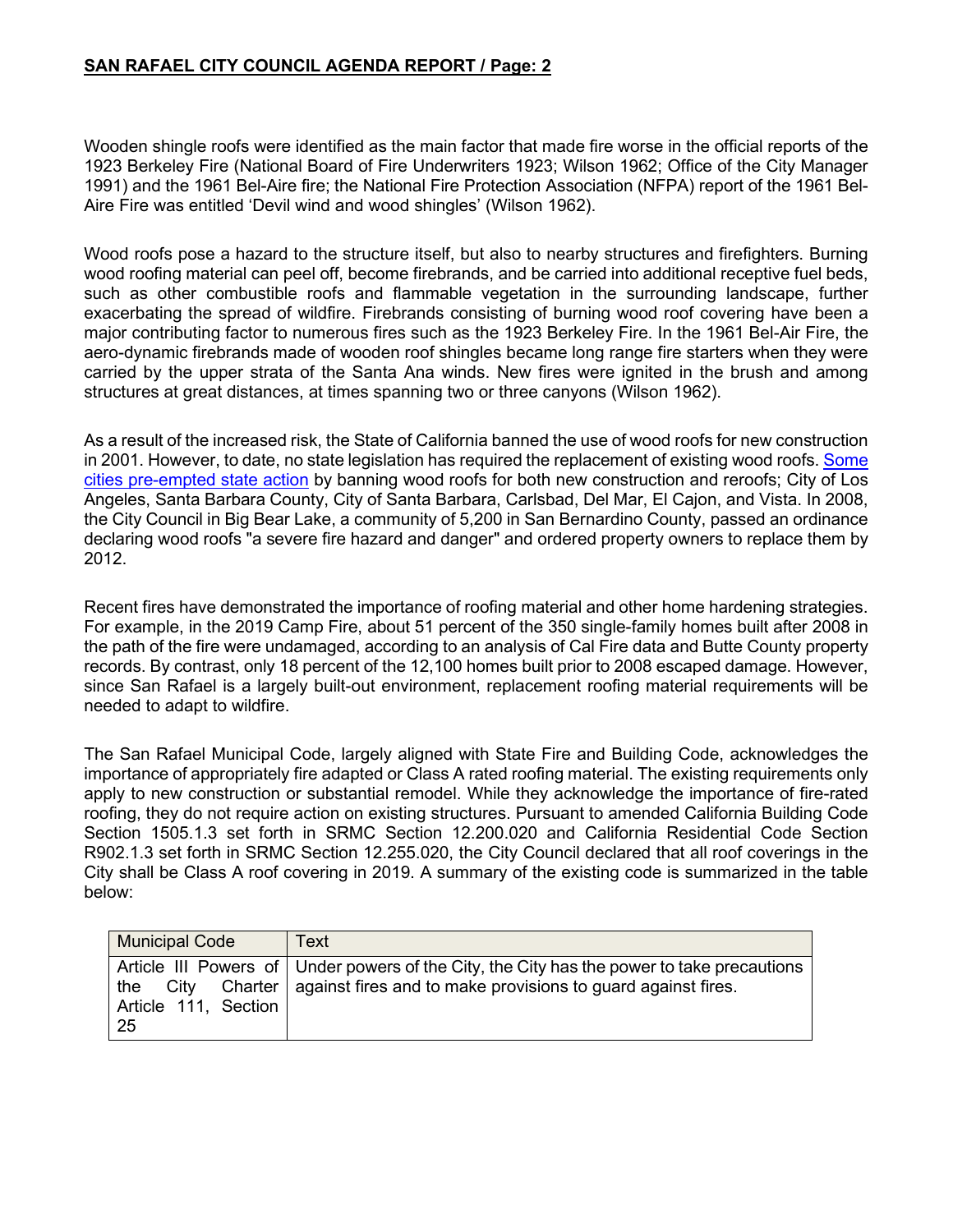| <b>Chapter 12.116</b><br><b>UNSAFE</b><br><b>STRUCTURES AND</b><br><b>EQUIPMENT</b>           | Structures or existing equipment that are or hereafter become<br>unsafe and which constitute a fire hazard or are otherwise<br>dangerous to human life or the public welfare shall be deemed an<br>unsafe condition.                                                                                                                                                                                                                                                                                                                                                                                                    |
|-----------------------------------------------------------------------------------------------|-------------------------------------------------------------------------------------------------------------------------------------------------------------------------------------------------------------------------------------------------------------------------------------------------------------------------------------------------------------------------------------------------------------------------------------------------------------------------------------------------------------------------------------------------------------------------------------------------------------------------|
| 12.255<br>Chapter<br><b>CALIFORNIA</b><br><b>RESIDENTIAL</b><br>CODE                          | R902.1.3 The entire roof covering of every existing structure within<br>the City of San Rafael, where more than 50% of the total roof area<br>is replaced within any one-year period, the entire roof covering of<br>every new structure, and any roof covering applied in the alteration,<br>repair or replacement of the roof of every existing structure, shall be<br>a fire-retardant roof covering that is at least Class A and shall also<br>comply with Section R337.5.<br>R902.1.4 Roofing requirements in a Wildland-Urban Interface Fire<br>Area. Roofing requirements" for structures located in a Wildland- |
| <b>AMENDMENTS</b>                                                                             | Urban Interface Fire Area shall be a fire-retardant roof covering that<br>is least class A and shall also comply with Section R337.5.                                                                                                                                                                                                                                                                                                                                                                                                                                                                                   |
| Chapter<br>12.200<br><b>CALIFORNIA</b><br><b>BUILDING</b><br><b>CODE</b><br><b>AMENDMENTS</b> | 1505.1.3 Roof coverings within all other areas. The entire roof<br>covering of every existing structure, where more than 50% of the<br>total roof area is replaced within any one-year period, the entire<br>roof covering of every new structure, and any roof covering applied<br>in the alteration, repair or replacement of the roof of every existing<br>structure, shall be a fire-retardant roof covering that is at least<br>Class A.                                                                                                                                                                           |

# **ANALYSIS:**

For property owners with wood roofs, the most long-term and reliable measure available to reduce roof vulnerability to wildfire is to reroof with Class A fire resistant materials. Class A is the highest rating, offering the highest resistance to fire. Spray-on or brush-on treatments of fire-retardant chemical to wood roofs have limited longevity. Soon after application, these treatments begin to lose their fire-resistant characteristics due to leaching and exposure to sunlight. To be effective, these treatments must be reapplied on a regular basis. Generally, these treatments have not received certification from the Underwriters Laboratories or the State Fire Marshals of California. Overall, fires involving wood roofs, more so than other roofs, present certain challenges because the fire can easily run both across the top of the roof and underneath it. This is a significant consideration when performing fire attack in buildings with wood roofs.

When wood roofing materials were first available with fire retardant coatings, they were rated as a Class C covering. Before that, they were non-rated. Pressure treated wood roof materials receive a Class A rating only when installed with a solid underlayment. Fire protection is provided by pressure impregnating fire retardant polymers into the innermost cells of the material. However, there are no required inspections or tests after installation of roofs to determine the status of the fire retardant. It would also be difficult to tell when, or if, a roof was pressure treated or has lost its original treatment by inspection. The California Building Code specifies the testing wood shakes and shingles must pass for use in California. These tests include: Intermittent Flame Test; Spread of Flame Test; Burning Brand Test; Flying Brand Test; Rain Test; and Weathering Test.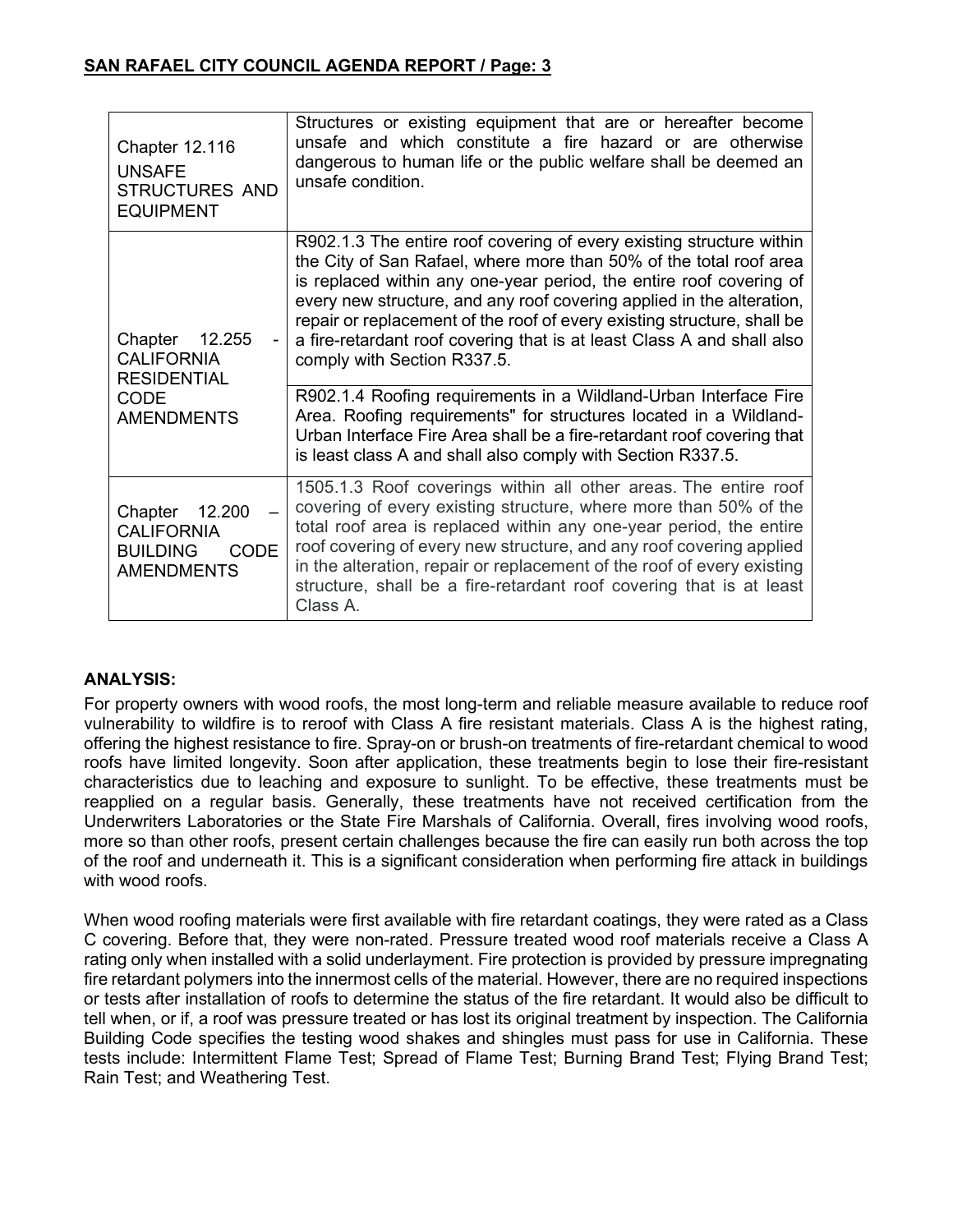In the [Chemco FTX Five Year Natural Weathering Test,](https://www.lafd.org/fire-prevention/fire-development-services/wood-roof-guidelines) the wood shingles ignited three minutes into the test and burned for an additional 23 minutes and 30 seconds after the burner flame was turned off. The results of that test and the Los Angeles Fire Department's Standard No. 43 Test for Determining the Flammability of Solid Materials demonstrated that the fire-retardant pressure treated wood shingles support combustion. The five-year test proved that treated wood shingles ignite and continue to burn long after flame exposure. Los Angeles Fire Department adds "It is our experience that a material that exhibits that type of burning characteristics combined with our local climactic conditions (high wind velocities, low humidity, and high temperatures) has the potential for spreading fire downwind in the form of flying burning brands".



**Figure 1**. Percent of homes destroyed by wildfire.<br>The Wood Shake and Shingle Roof Hazard, University of Nevada Cooperative Extension

According to the [University of Nevada Cooperative Extension report on Wood Shake and Shingle Roof](https://cecentralsierra.ucanr.edu/files/145303.pdf?msclkid=a9b3f1edc26f11ec8c1ac9c3f4dad31f)  [Hazard,](https://cecentralsierra.ucanr.edu/files/145303.pdf?msclkid=a9b3f1edc26f11ec8c1ac9c3f4dad31f) the probability of a house surviving a wildfire is greatly influenced by the type of roofing material involved and the amount of clearance of flammable vegetation. An investigation of 1,850 Southern California homes found that depending upon the amount of brush clearance, houses with untreated wood roofs were 2 to 21 times more likely to be destroyed by wildfire than those with fire-resistant roofs. Other wildfire statistics collected from the Santa Monica Mountains of California, suggested that the most costeffective method of increasing house survivability during a wildfire event is the presence of a fire-resistant roof and property clearance of vegetation around the structure.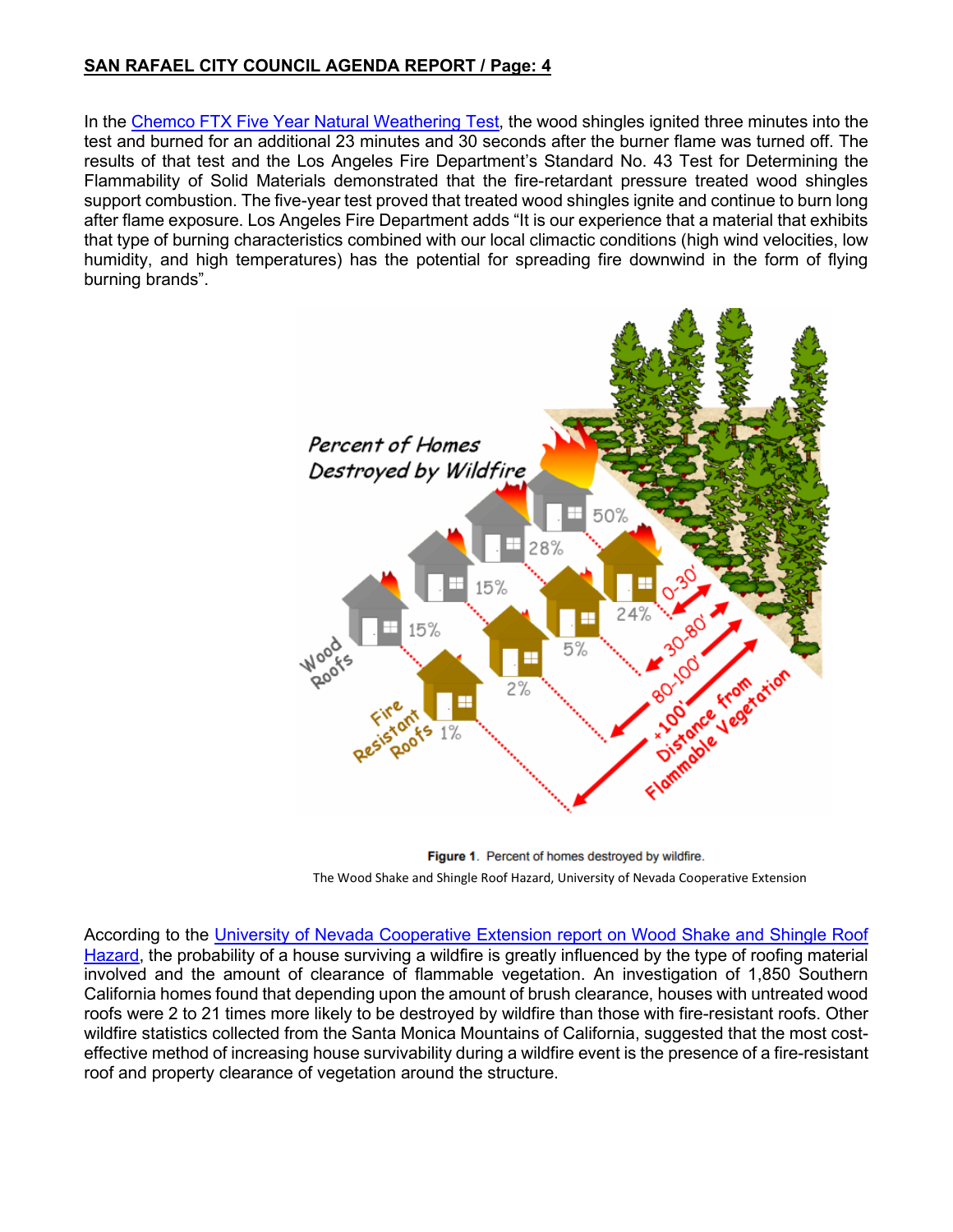The proposed ordinance will eliminate a known threat to structures and the public by requiring that all roof coverings in the City limits that are not at least Class A, shall be replaced with a fire-retardant roof covering that is Class A by May 31, 2027, thus decreasing potential ignition and the rate and intensity of the spread of fire. Roof material is a critical component to a wildfire-hardened structure. Removing wood roofing materials will increase safety for firefighters and first responders, as well as the neighboring community. Per the 2016 Marin County Community Wildfire Protection Plan (CWPP), "homes with a noncombustible roof and defensible space at least 30 to 60 feet around the structure have an 85-95% chance of survival".

Based on area surveys, staff believe less than 200 wood roofs, most at least 20 years old, are in San Rafael. The average wood roof has a life span of 30 years. For example, according to a recent informal survey by the City's Building Department, on San Marino Drive, three out of 88 homes have wood roofs; on Bay Way three out 28 homes have wood roofs; and on Latham Street and San Rafael Avenue both, one out of 23 homes has a wood roof. This ordinance will effectively result in the near-complete elimination of wood roofs from San Rafael by May 31, 2027. Staff will continue to search for financial incentives and assistance for residents replacing wood roofs. At this time, the following financing options and incentives are available:

| Loan options                                 |                                   |                                                                                                     |                           |  |
|----------------------------------------------|-----------------------------------|-----------------------------------------------------------------------------------------------------|---------------------------|--|
| <b>Name</b>                                  | Type                              | <b>Caveats</b>                                                                                      | Max \$                    |  |
| Limited<br>FHA's<br>203(k) program           | Finance<br>into<br>their mortgage | The total value of the property must still fall within<br>the FHA mortgage limit for the area.      | \$5,000<br>to<br>\$35,000 |  |
| Marin housing                                | Rehab Loan                        | Principal residence; Income limits; 5% interest                                                     | \$35,000                  |  |
| <b>GoGreen Financing</b>                     |                                   |                                                                                                     |                           |  |
| California<br>Coast  <br><b>Credit Union</b> | Energy<br>Financing               | Must also be considered an energy upgrade;<br>minimum credit score is 600. Interest is 3-7%         | \$50,000                  |  |
| <b>Matadors</b><br>Community Credit<br>Union | Energy<br>Financing               | Must also be considered an energy<br>upgrade;<br>minimum credit score is 580. Interest is 4.5 to 6% | \$50,000                  |  |

| Credit/Reimbursements            |                   |                                                            |         |  |
|----------------------------------|-------------------|------------------------------------------------------------|---------|--|
| Name                             | Type              | <b>Process</b>                                             | Amount  |  |
| Incentives for Energy Efficiency | FederalTax credit | extension/renewal is still pending<br>approval by Congress | \$500   |  |
| <b>MWPA Grant</b>                | Reimbursement     | Application                                                | \$1,000 |  |
| City of San Rafael Grant         | Reimbursement     | Application                                                | \$1,000 |  |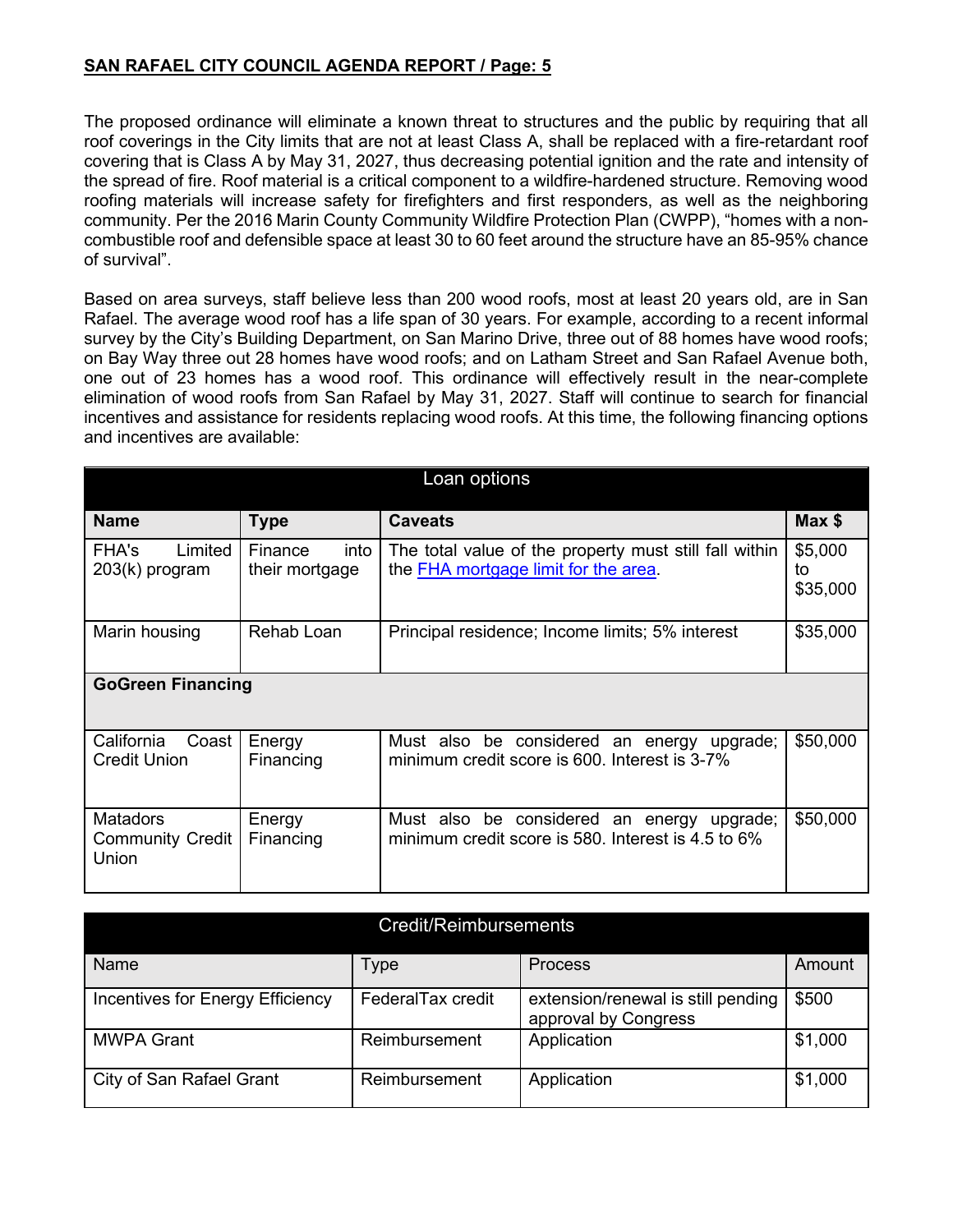Several plans approved by the City of San Rafael have touched on the measures necessary to protect property from wildfire. The San Rafael Local Hazard Mitigation Plan calls out measures for property protection including wildfires. The San Rafael Wildfire Prevention and Protection Action Plan, passed in August 2020, outlines various goals to proactively and aggressively address the growing risks associated with wildfire. The primary objective of the plan includes ordinance changes to mitigate wildfire risk

The table below summarizes the recommendations regarding wooden roofs in various plans:

| Plan                                                                                                                                                   | <b>Details</b>                                                                                                                                                                                                                                                                                                                                                                                                                                                                                                                                                                                                                                                                                                                                                                                                                               |
|--------------------------------------------------------------------------------------------------------------------------------------------------------|----------------------------------------------------------------------------------------------------------------------------------------------------------------------------------------------------------------------------------------------------------------------------------------------------------------------------------------------------------------------------------------------------------------------------------------------------------------------------------------------------------------------------------------------------------------------------------------------------------------------------------------------------------------------------------------------------------------------------------------------------------------------------------------------------------------------------------------------|
| San Rafael C-18 Local<br><b>Hazard Mitigation Plan</b>                                                                                                 | PROPERTY PROTECTION: Property protection measures are used to<br>modify buildings subject to damage rather than to keep the hazard away. A<br>community may find these to be inexpensive measures because often they<br>are implemented by or cost-shared with property owners. Many of the<br>measures do not affect the appearance or use of a building, which makes<br>them particularly appropriate for historical sites and landmarks. Wildfire,<br>Grassfires;<br>• Replacing building components with fireproof materials<br>• Roofing                                                                                                                                                                                                                                                                                                |
| Rafael<br>Wildfire<br>San<br>Prevention<br>and<br><b>Protection Action Plan</b>                                                                        | Section 18 titled Eliminate fire hazard associated with wooden roofs. Action:<br>Ordinance change. Update building code to require all wood roofs be<br>replaced in five years. Require structures with wood roofs disclose the<br>replacement requirement at time of resale.                                                                                                                                                                                                                                                                                                                                                                                                                                                                                                                                                                |
| Marin<br>County<br>Community<br>Wildfire<br><b>Protection Plan</b>                                                                                     | Under page 82 subsection 'Ignition-Resistant Roofing to Reduce Structural<br>Ignitability', Marin County urges other fire agencies throughout Marin to<br>consider providing incentives for property owners to replace wood roofs.                                                                                                                                                                                                                                                                                                                                                                                                                                                                                                                                                                                                           |
| Multi-<br>Marin County<br><b>Jurisdictional</b><br>Local<br><b>Hazard Mitigation Plan</b>                                                              | Novato proposes to develop an inventory of structures with wood roofing<br>material to identify and target education efforts and the need for roof<br>conversions. The purpose of the Building and Housing code is to establish<br>rules and regulations governing building activity in the city and to safeguard<br>life, health, property, and public welfare by providing minimum fire retardancy<br>requirements for new roof coverings. This information is also needed to assist<br>the city in compiling information on the use, location, and condition of<br>properties within the jurisdiction of the City of Novato and provides for the<br>abatement of unsafe buildings. By agreement, for health and safety reasons,<br>the city may share this information or resultant vital statistics with other<br>governmental agencies. |
| Rafael General<br>San<br>Plan<br>Safety<br>and<br><b>Resilience Element</b><br>Policy<br>$S-4.2$<br>Fire<br>Resilience<br>in<br><b>Developed Areas</b> | Reduction of Structure Hazards. Implement measures to reduce wildfire<br>hazards to existing structures, including fire-resistant landscaping, and<br>building materials, protected vents and gutters, phasing out wood roofs,<br>vegetation management around structures, limits on highly flammable plant<br>materials, restricted parking on narrow streets, and enforcement and<br>abatement programs. Focus on measures that provide the greatest fire safety<br>benefits relative to their costs to the City and private sector.                                                                                                                                                                                                                                                                                                       |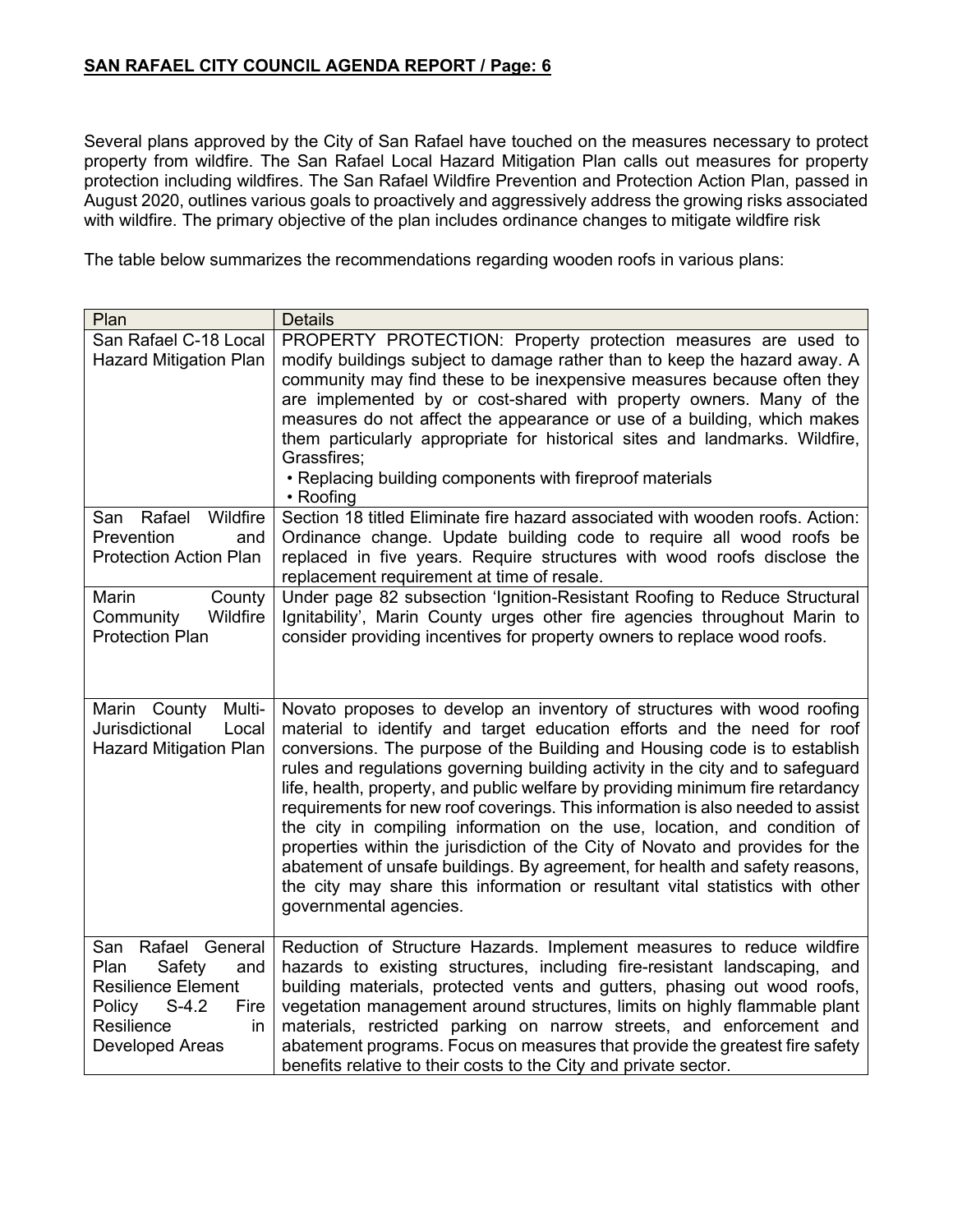**COMMUNITY OUTREACH:** Two community meetings regarding the proposed ordinance changes were held on March 16, 2022, and April 7, 2022. City Council heard a brief presentation and set the public hearing on May 2, 2022 and did not receive public feedback.

Prior to and during implementation of this ordinance amendment, staff will conduct direct outreach with properties affected.

**FISCAL IMPACT:** There are no anticipated impacts to the General Fund.

**OPTIONS:** The City Council has the following options to consider on this matter:

- 1. Adopt the ordinance as recommended by staff.
- 2. Modify the ordinance and continue to future meeting for adoption.
- 3. Direct staff to return with more information.
- 4. Take no action.

## **RECOMMENDED ACTION:**

1. Adopt Ordinance Amending Chapters 12.200 and 12.255 of the San Rafael Municipal Code to Make Local Amendments to California Building Codes to Require that Wood Roofing be Replaced by May 31, 2027.

## **ATTACHMENTS:**

1. Ordinance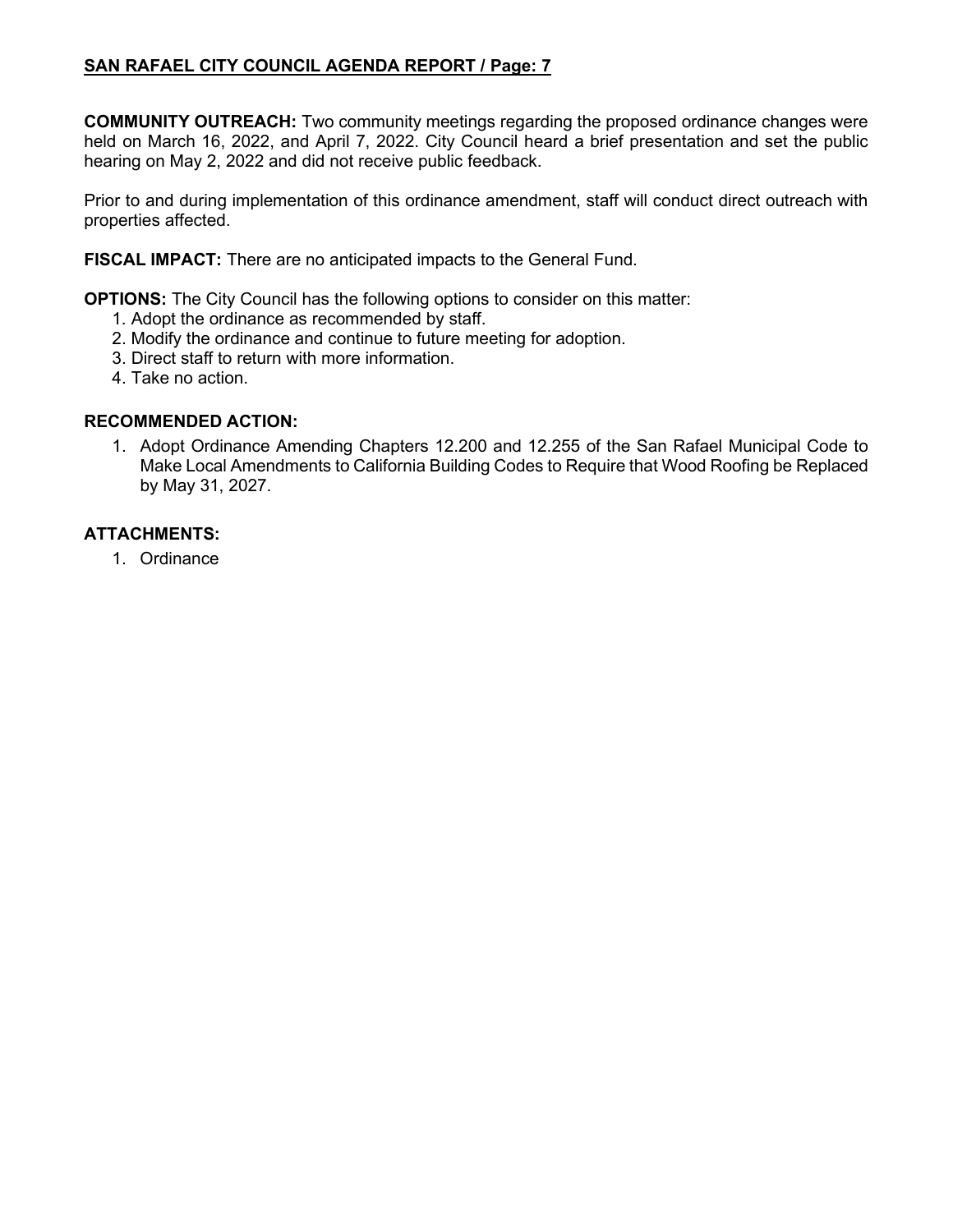#### **ORDINANCE NO. 2009**

#### **AN ORDINANCE OF THE CITY COUNCIL OF THE CITY OF SAN RAFAEL AMENDING CHAPTERS 12.200 AND 12.255 OF THE SAN RAFAEL MUNICIPAL CODE TO MAKE LOCAL AMENDMENTS TO CALIFORNIA BUILDING CODES TO REQUIRE THAT WOOD ROOFING BE REPLACED BY MAY 31, 2027**

#### **THE CITY COUNCIL OF THE CITY OF SAN RAFAEL DOES ORDAIN AS FOLLOWS:**

#### **DIVISION 1. FINDINGS.**

**WHEREAS**, on November 18, 2019, the City Council adopted Ordinance No. 1974 which amended Title 12 of the San Rafael Municipal Code to adopt by reference the 2019 California Building Code, 2019 California Residential Code, the 2019 California Mechanical Code, the 2019 California Plumbing Code, the 2019 California Electrical Code, the 2018 International Property Maintenance Code, the 2018 International Pool and Spa Code, the 2019 California Existing Building Code, the 2019 California Green Building Standards Code, and the California Referenced Standard Code with appendices (together, the "2019 California Construction Codes"); and

**WHEREAS,** Sections 17958.5, 17958.7, and 18941.5 of the California Health and Safety Code allow a local governing body to modify state building standards and to establish more restrictive standards if it determines such building standards are reasonably necessary because of local climatic, geological, or topographical conditions, and pursuant to that statute Ordinance No. 1974 included certain local amendments to the 2019 California Construction Codes adopted by that Ordinance; and

**WHEREAS,** the local amendments to the 2019 California Building Code adopted by Ordinance No. 1974 were codified in Section 12.200.020 of Chapter 12.200 of the San Rafael Municipal Code and included an amendment to Section 1505.1.3 of the California Building Code entitled "Roof coverings within all other areas"; and

**WHEREAS,** the local amendments to the 2019 California Residential Code adopted by Ordinance No. 1974 were codified in Section 12.255.020 of Chapter 12.255 of the San Rafael Municipal Code and included an amendment to Section R902.1.3 of the California Residential Code, entitled "Roof coverings within all other areas"; and

**WHEREAS,** the City of San Rafael has a Community Wildfire Protection Plan (CWPP) issued in 2016, developed in collaboration with the County of Marin, which recommends as a pre-disaster mitigation "the removal of existing wood roofs" due to data that supports non-flammable roofing as being 3.68 times more effective at preventing structural ignition in wildland fire situations; and

**WHEREAS,** on August 3, 2020 the City Council adopted Resolution No. 14847 accepting a final "San Rafael Wildfire Prevention and Protection Action Plan", Section 18 of which calls for a change to the City's building code to require all wood roofs to be replaced within five years to mitigate wildfire risk, and sets forth the rationale for the change; and

**WHEREAS,** wood roofs are comprised of materials that create a unique and significant fire hazard and danger to an extent that they constitute a public nuisance, as set forth by Section 3480 of the California Civil Code, because they are injurious to the health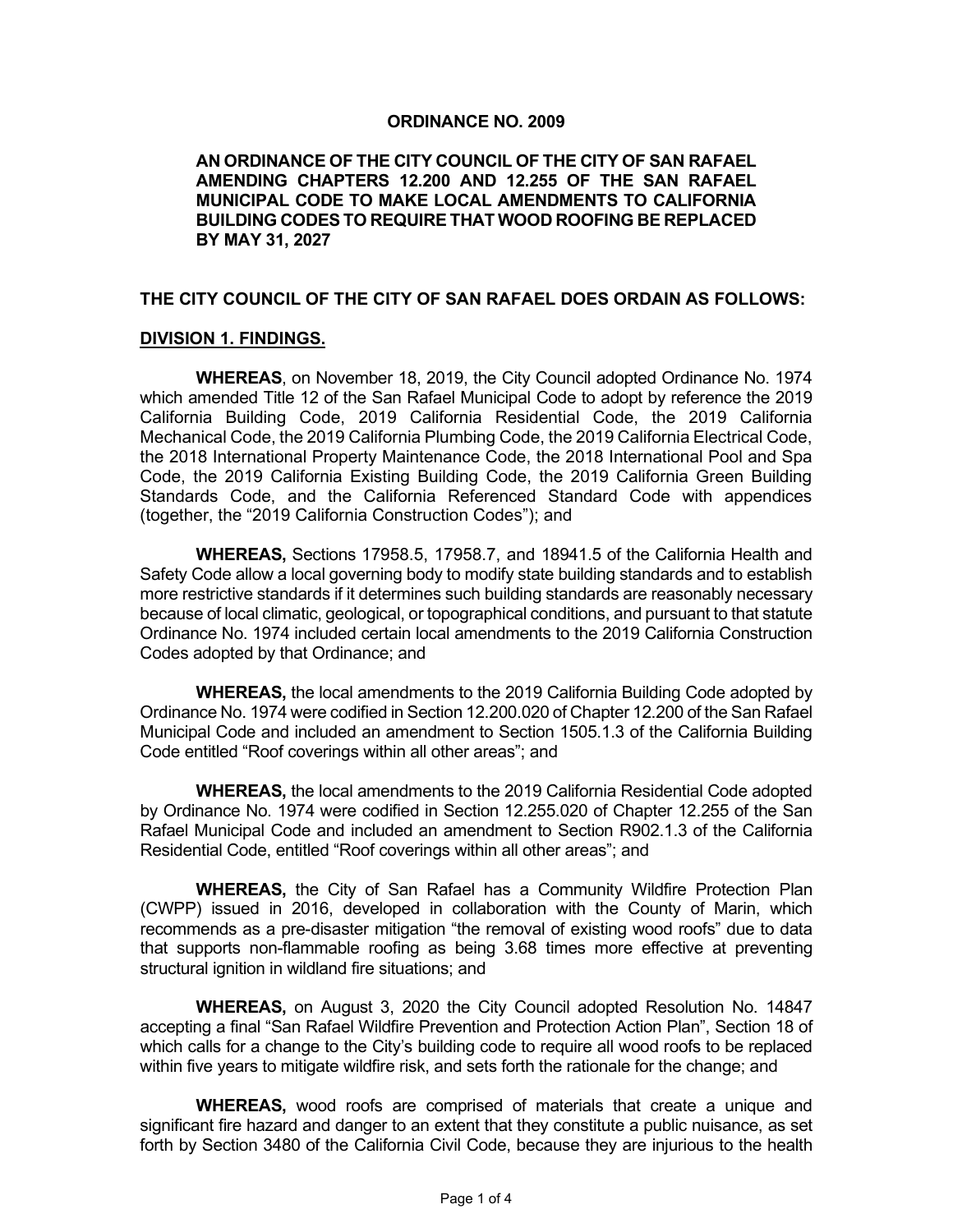and safety of and substantially endanger entire communities; and

**WHEREAS,** wood roofs are a severe fire hazard and danger to the lives, health, property and safety of the residents of the City of San Rafael and the surrounding communities; and

**WHEREAS,** the City Council wishes to amend the San Rafael Municipal Code to address these dangers to the citizens of San Rafael and the surrounding community**;** and

**WHEREAS,** the City Council hereby finds and declares that five (5) years is a reasonable amount of time for all existing buildings or structures within the City of San Rafael with wood roofs to install roofs comprised of class A fire-resistant as required by the regulations adopted by this Ordinance; and

**WHEREAS,** the City Council finds that the local amendments to the 2019 California Construction Codes, as set forth in this Ordinance, are reasonably necessary because of climatic, geological and topographical conditions existing in the City, including strong wind conditions, dry weather and dry vegetation, that contribute to the loss or damage of open space and structures in the surrounding area resulting from wildfires;

#### **NOW THEREFORE, THE CITY COUNCIL OF THE CITY OF SAN RAFAEL DOES ORDAIN AS FOLLOWS**:

#### **DIVISION 2. AMENDMENT OF MUNICIPAL CODE.**

Chapter 12.200 of the San Rafael Municipal Code entitled "California Building Code Amendments" is hereby amended as follows: The amendment to California Building Code Section 1505.1.3 contained in San Rafael Municipal Code Section 12.200.020 is hereby amended to read in its entirety as follows *(strikeouts show deletions from California Building Code and underlines show additions*):

**1505.1.3 Roof coverings within all other areas**. The entire roof covering of every existing structure, where more than 50% of the total roof area is replaced within any one-year period, the entire roof covering of every new structure, and any roof covering applied in the alteration, repair or replacement of the roof of every existing structure, shall be a fire-retardant roof covering that is at least Class C-A.

All roofs coverings that are not at least Class A, shall be a fire-retardant roof covering that is at least Class A by May 31, 2027.

### **DIVISION 3. AMENDMENT OF MUNICIPAL CODE.**

Chapter 12.255 of the San Rafael Municipal Code entitled "California Residential Code Amendments" is hereby amended as follows: The amendment to California Residential Code Section R902.1.3 contained in San Rafael Municipal Code Section 12.255.020 is hereby amended to read in its entirety as follows *(strikeouts show deletions from California Residential Code and underlines show additions)*:

**R902.1.3 Roof coverings within all other areas**. The entire roof covering of every existing structure, where more than 50% of the total roof area is replaced within any one-year period, the entire roof covering of every new structure, and any roof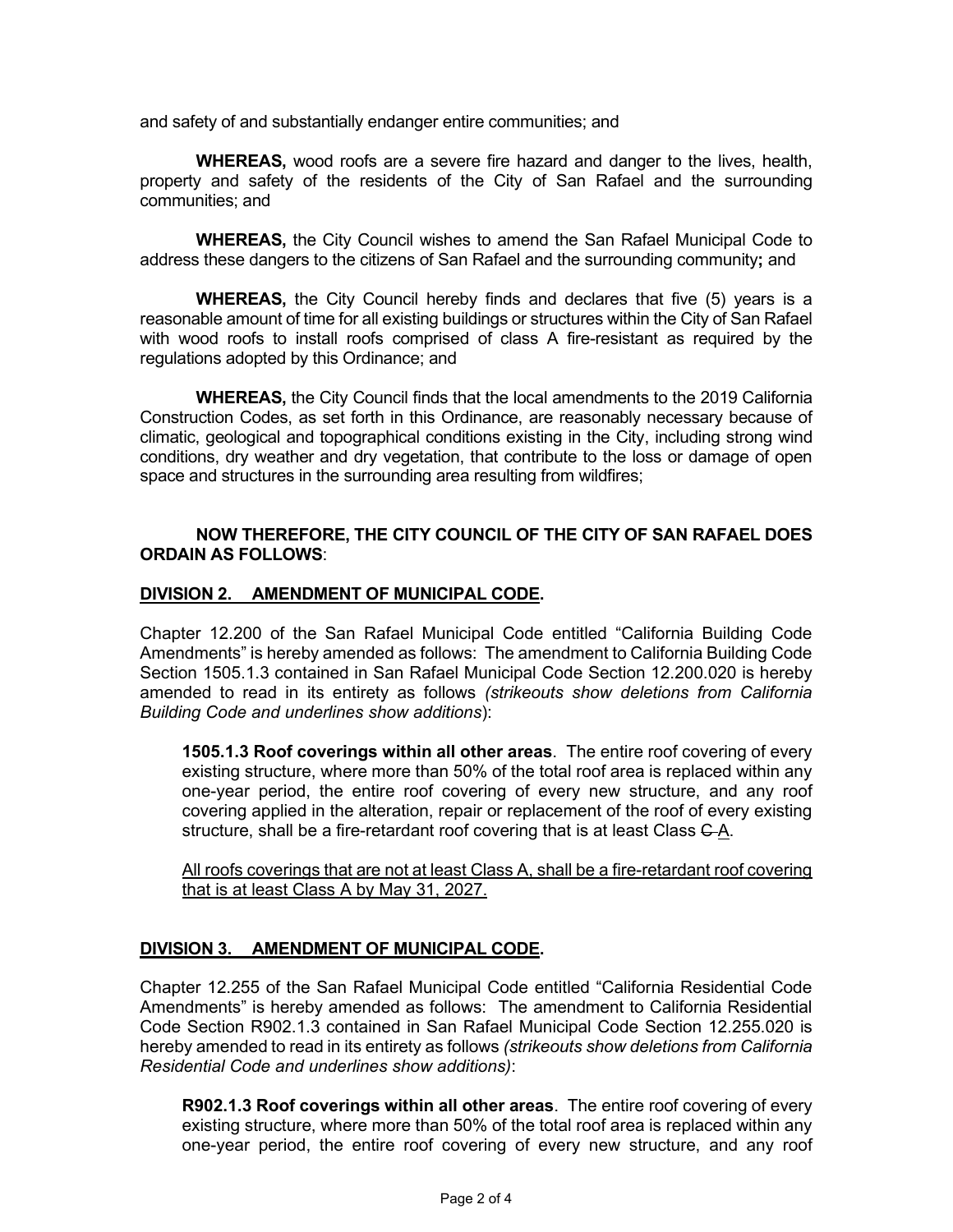covering applied in the alteration, repair or replacement of the roof of every existing structure, shall be a fire-retardant roof covering that is at least Class C-A and shall also comply with Section R337.5.

All roofs coverings that are not at least Class A, shall be a fire-retardant roof covering that is at least Class A by May 31, 2027.

## **DIVISION 4 FINDINGS.**

California Health and Safety Code Sections 17958.5, 17958.7, and 18941.5 require that findings be made in order to change or modify building standards found in the California Building Standards Code based on local climatic, geologic, or topographic conditions. Therefore, the San Rafael City Council hereby finds that these changes or modifications to the California Building Code ("CBC") as adopted in Chapter 12.200 of the San Rafael Municipal Code; and the California Residential Code ("CRC") as adopted in Chapter 12.255; are reasonably necessary because of the following local climatic, geological and topographical conditions:

- I. Climatic conditions:
	- a) Most of the annual rainfall in San Rafael occurs during the winter, it receives no measurable precipitation between May and October. During this time, temperatures average between 70 and 90 degrees. These conditions eliminate most of the moisture in the natural vegetation and heavily wooded hillsides. The area also suffers periodic droughts that can extend the dry periods to other months of the year. These conditions can be further exacerbated by occasional off-shore hot, dry, Santa-Ana winds; all of which contribute to an elevated fire hazard.
- II. Topographic conditions:
	- a) Much of San Rafael is located in hilly areas, and many of the residential areas are heavily landscaped, and many exist adjacent to hilly open space areas which are characterized by dry vegetation and have limited access. In addition, the steepness of grades located in the hills and canyons results in narrow and winding roads, and limited water supply, making timely access, rescue and firefighting activities by emergency providers difficult.

More specifically, the above modified building standards are listed below with the corresponding climatic, geological or topographical condition which necessitates the modification.

> CBC Section Number Climatic, geological and topographical condition  $1505.1$   $I(a)$ ,  $I(a)$ *1505.1* I(a), II(a)

CRC Section Numbers *R902.1* I(a), II(a)

# **DIVISION 5. CALIFORNIA ENVIRONMENTAL QUALITY ACT (CEQA)**

This Ordinance is exempt from the California Environmental Quality Act (CEQA), pursuant to 14 CCR Section 15061(b)(3), since it can seen with certainty that there is no possibility that the adoption of this Ordinance may have a significant effect on the environment. (14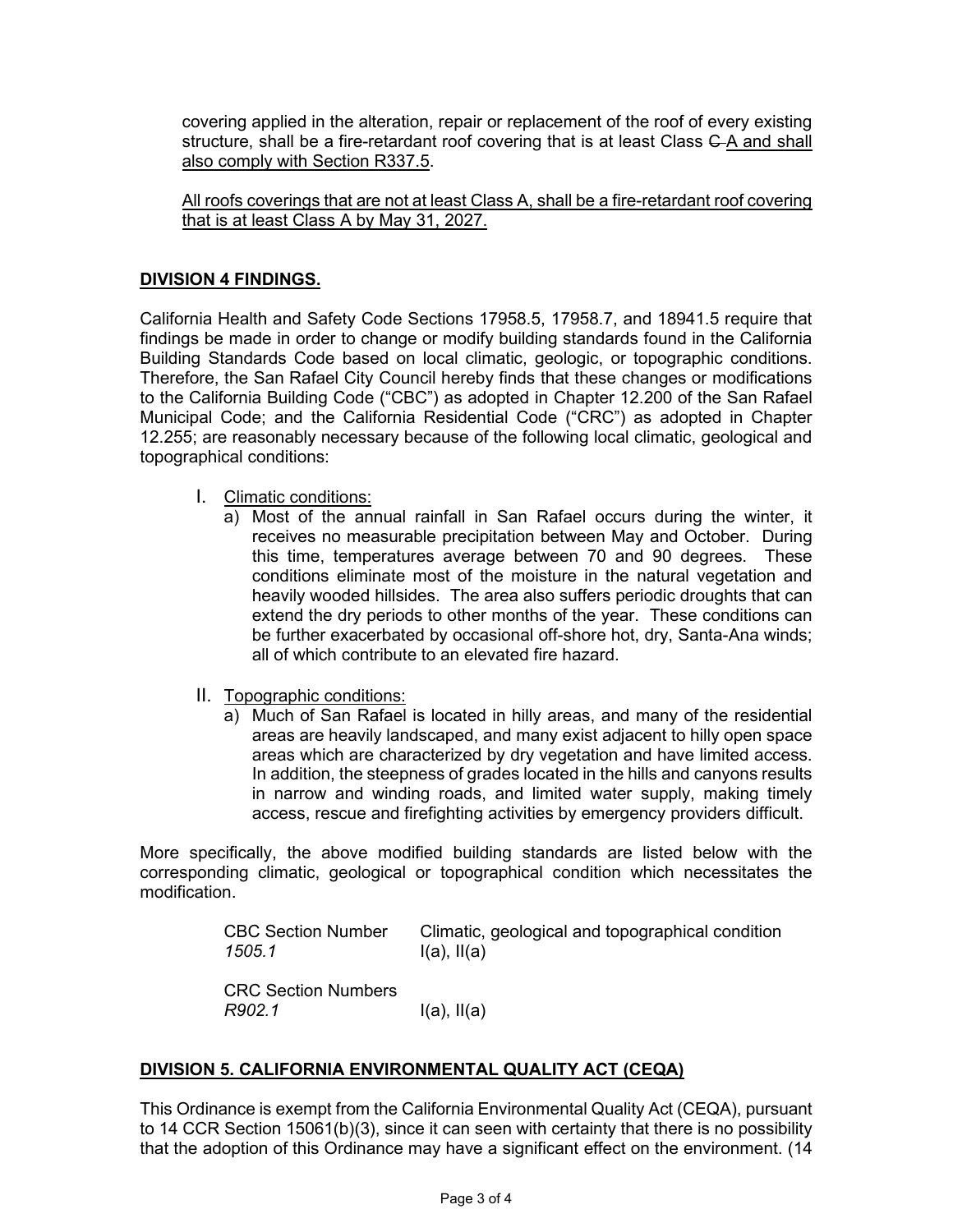Cal. Code Regs. Section 15061(b)(3), 'general rule' provision) and pursuant to 14 CCR Section 15301 (minor alterations to existing structures).

#### **DIVISION 6 SEVERABILITY.**

If any section, subsection, sentence, clause or phrase of this Ordinance is for any reason held to be invalid, such decision shall not affect the validity of the remaining portion of this Ordinance. The City Council of the City of San Rafael hereby declares that it would have adopted the Ordinance and each section, subsection, sentence, clause or phrase thereof, irrespective of the fact that any one or more sections, subsections, sentences, clauses or phrases shall be declared invalid.

#### **DIVISION 7. PUBLICATION; EFFECTIVE DATE.**

This Ordinance shall be published once, in full or in summary form, before its final passage, in a newspaper of general circulation, published, and circulated in the City of San Rafael, and shall be in full force and effect thirty (30) days after its final passage. If published in summary form, the summary shall also be published within fifteen (15) days after the adoption, together with the names of those Councilmembers voting for or against same, in a newspaper of general circulation published and circulated in the City of San Rafael, County of Marin, State of California.

 $Ker\&$  Mayor

Attest:

<u>R. Slam</u><br>JDSAY LARA, City Clerk

The foregoing Ordinance No. 2009 was introduced at a Regular Meeting of the City Council of the City of San Rafael, held on the  $2^{nd}$  day of May 2022, and ordered passed to print by the following vote, to wit:

| AYES:   | Councilmembers: Bushey, Hill, Kertz, Llorens Gulati & Mayor Kate |
|---------|------------------------------------------------------------------|
| NOES:   | Councilmembers: None                                             |
| ABSENT: | Councilmembers: None                                             |

and will come up for adoption as an Ordinance of the City of San Rafael at a Regular Meeting of the Council to be held on the 16<sup>th</sup> day of May 2022.

R. Ram<br>LINDSAY LARA, City Clerk